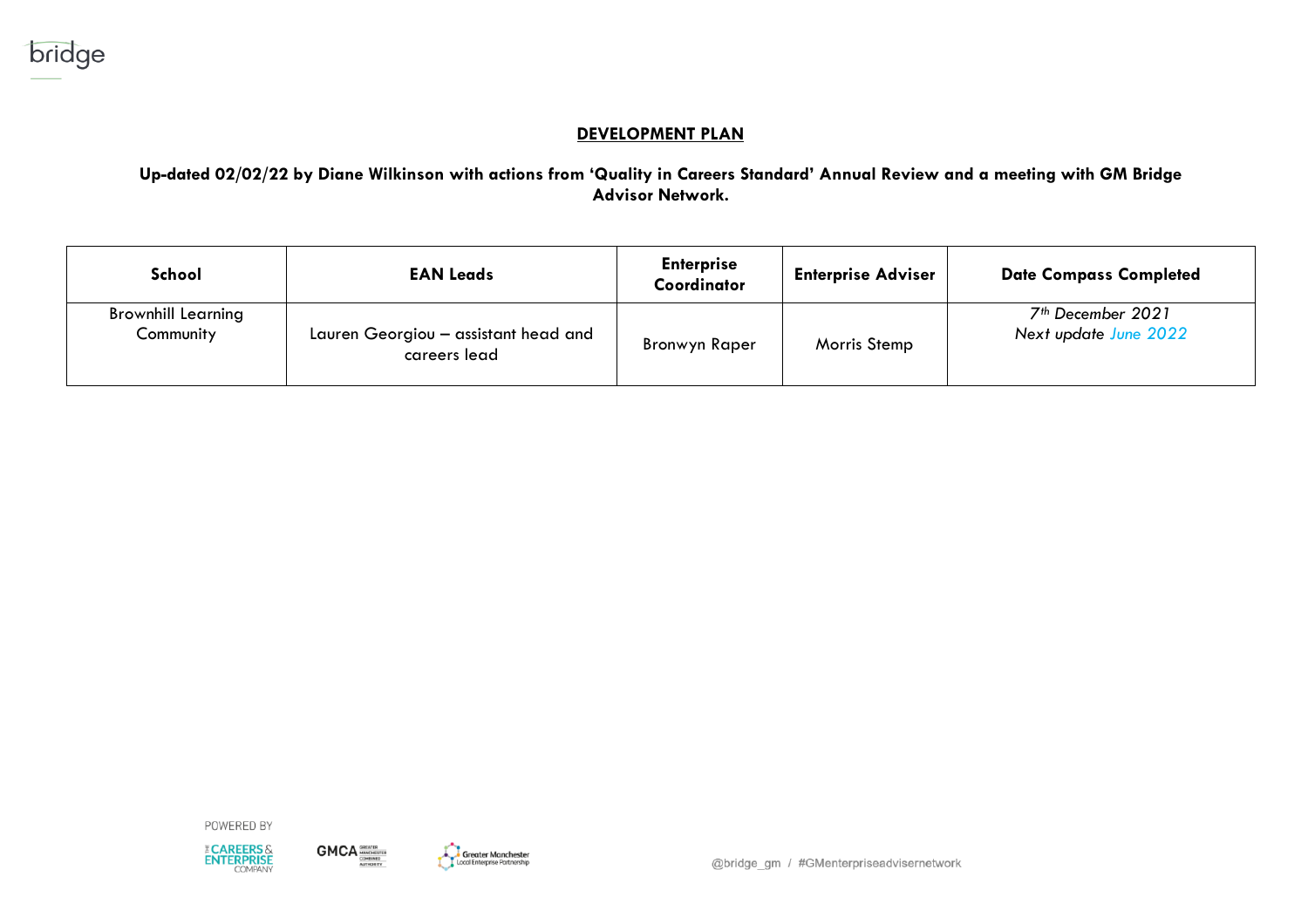## Long term vision for CEIAG provision:

| Gatsby<br><b>Benchmarks</b> | <b>Benchmark</b><br><b>Score</b> | <b>Benchmark Gaps</b>                                                                                                                                    | <b>Action Required</b>                                                              | <b>Responsibility</b><br>(by who): | <b>Timeline</b><br>(by when): | To be reviewed/evaluated by:                                                                                                                                                                                    |
|-----------------------------|----------------------------------|----------------------------------------------------------------------------------------------------------------------------------------------------------|-------------------------------------------------------------------------------------|------------------------------------|-------------------------------|-----------------------------------------------------------------------------------------------------------------------------------------------------------------------------------------------------------------|
| 1. A stable                 | 94%                              | Is written down                                                                                                                                          | Now written down and                                                                | <b>Diane Wilkinson</b>             | Ongoing                       | <b>July 2022.</b>                                                                                                                                                                                               |
| careers                     |                                  |                                                                                                                                                          | updated regularly                                                                   |                                    |                               |                                                                                                                                                                                                                 |
| programme                   |                                  | Has systematic monitoring in<br>place                                                                                                                    |                                                                                     | <b>Rachael George</b>              |                               | There are now new strategies in                                                                                                                                                                                 |
|                             |                                  | Is published on your school's<br>website<br><b>For Students</b><br><b>For Teachers</b><br><b>For Employers</b><br><b>For Parents/carers</b><br>$\bullet$ |                                                                                     |                                    |                               | place to collect feedback from<br>students using questionnaires and<br>evaluations from all CEIAG<br>related areas<br>There are also resources for<br>evaluating in the Careers and<br>Enterprise Resource Hub. |
|                             |                                  | Is evaluated using systematic<br>feedback from:<br>SIMS has been re-vamped and<br>reports can now be created to<br>help with evaluation.                 | This needed re $-$<br>addressing new<br>monitoring procedures<br>are in red typing. | <b>Diane Wilkinson</b>             | Ongoing                       | Protocol is now in place to track<br>students up to the age of<br>eighteen when they leave school<br>and feedback is recorded on<br>SIMS.                                                                       |

POWERED BY





 $GMCA_{\frac{\text{GNAETER}}{\text{GOMBMED}}}$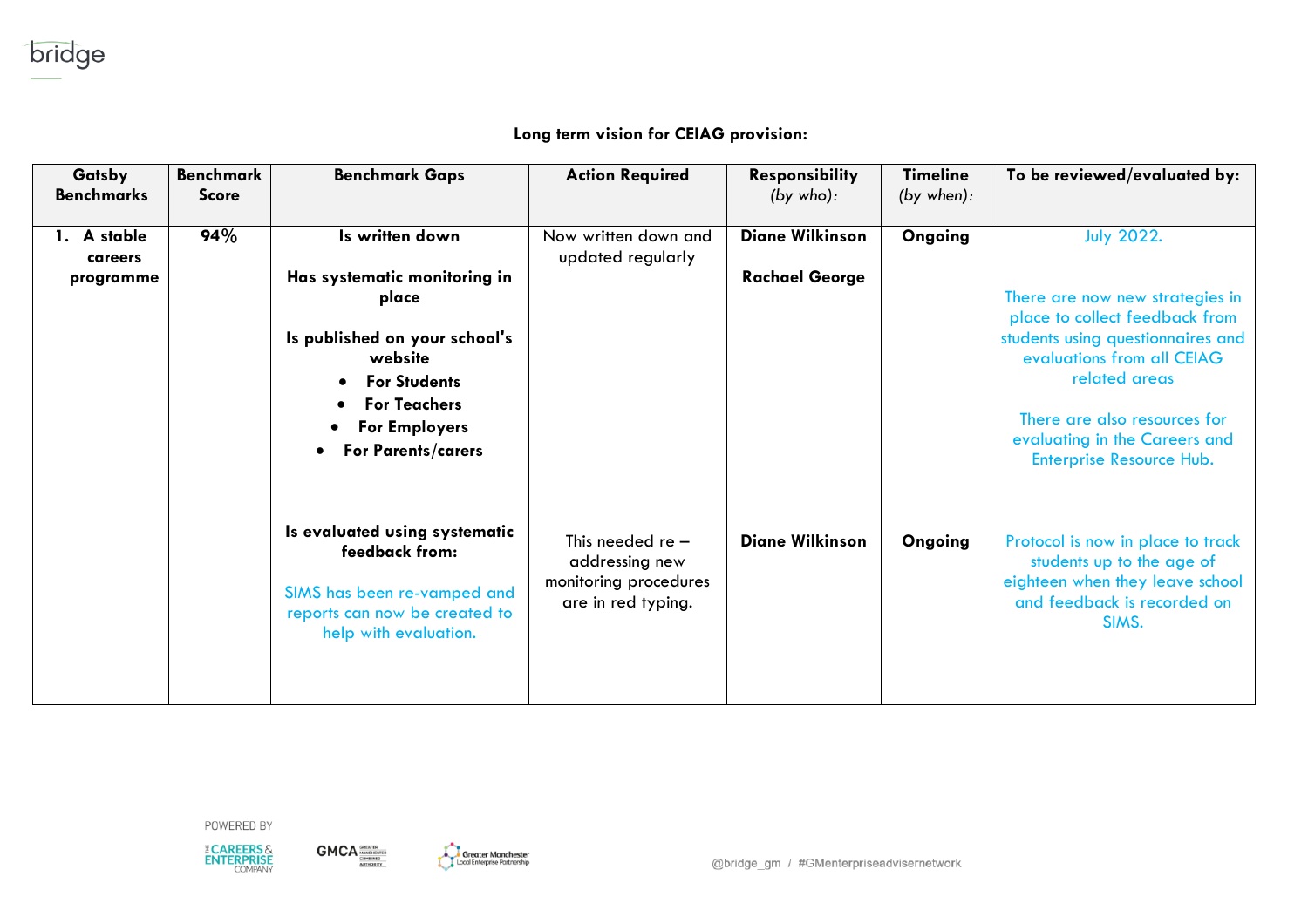

| Gatsby<br><b>Benchmarks</b>                                       | <b>Benchmark</b><br><b>Score</b> | <b>Benchmark Gaps</b>                                                                                                                                  | <b>Action Required</b>                                                                                                                                                                   | Responsibility<br>(by who): | <b>Timeline</b><br>(by when): | To be reviewed/evaluated by:                                                                                                                                                                                                                                                                                                                                                                                                                                                                                                                                                                                                           |
|-------------------------------------------------------------------|----------------------------------|--------------------------------------------------------------------------------------------------------------------------------------------------------|------------------------------------------------------------------------------------------------------------------------------------------------------------------------------------------|-----------------------------|-------------------------------|----------------------------------------------------------------------------------------------------------------------------------------------------------------------------------------------------------------------------------------------------------------------------------------------------------------------------------------------------------------------------------------------------------------------------------------------------------------------------------------------------------------------------------------------------------------------------------------------------------------------------------------|
| 2. Learning<br>from career<br>and labour<br>market<br>information | 100%                             | <b>Ensures the majority of</b><br>students have used up-<br>to-date career & labour<br>market information to<br>help inform study/career<br>decisions. | We are now on boarded onto<br>a Career Programme called<br>GMACS/Xello which staff<br>had training on with CASCAID<br>on December 16th 2021. All<br>KS4 students have access to<br>this. | <b>Diane Wilkinson</b>      | Ongoing                       | During the second half of this<br><b>Spring Term 2022 Diane</b><br><b>Wilkinson and Pete Tupman will</b><br>support teaching staff in PSHCE<br>lessons across the three sites on<br>the initial log on and navigation<br>of this career programme and its<br>access of current LMI.<br>Class teachers will then continue<br>to use this programme to<br>enhance and enable learning<br>within their class lessons with their<br>students. They will also support<br>with interview technique sessions,<br>CV writing sessions and other<br>career related lessons.<br>Current LMI will also be accessed<br>by all KS3 and KS4 students |
|                                                                   |                                  |                                                                                                                                                        |                                                                                                                                                                                          |                             |                               | during Spring Term in PSHCE<br>lessons and AQA Units for KS4<br>students will be accessed.<br>There is also information on the<br>newly re-vamped BLC career<br>website.                                                                                                                                                                                                                                                                                                                                                                                                                                                               |



 $GMCA$ 

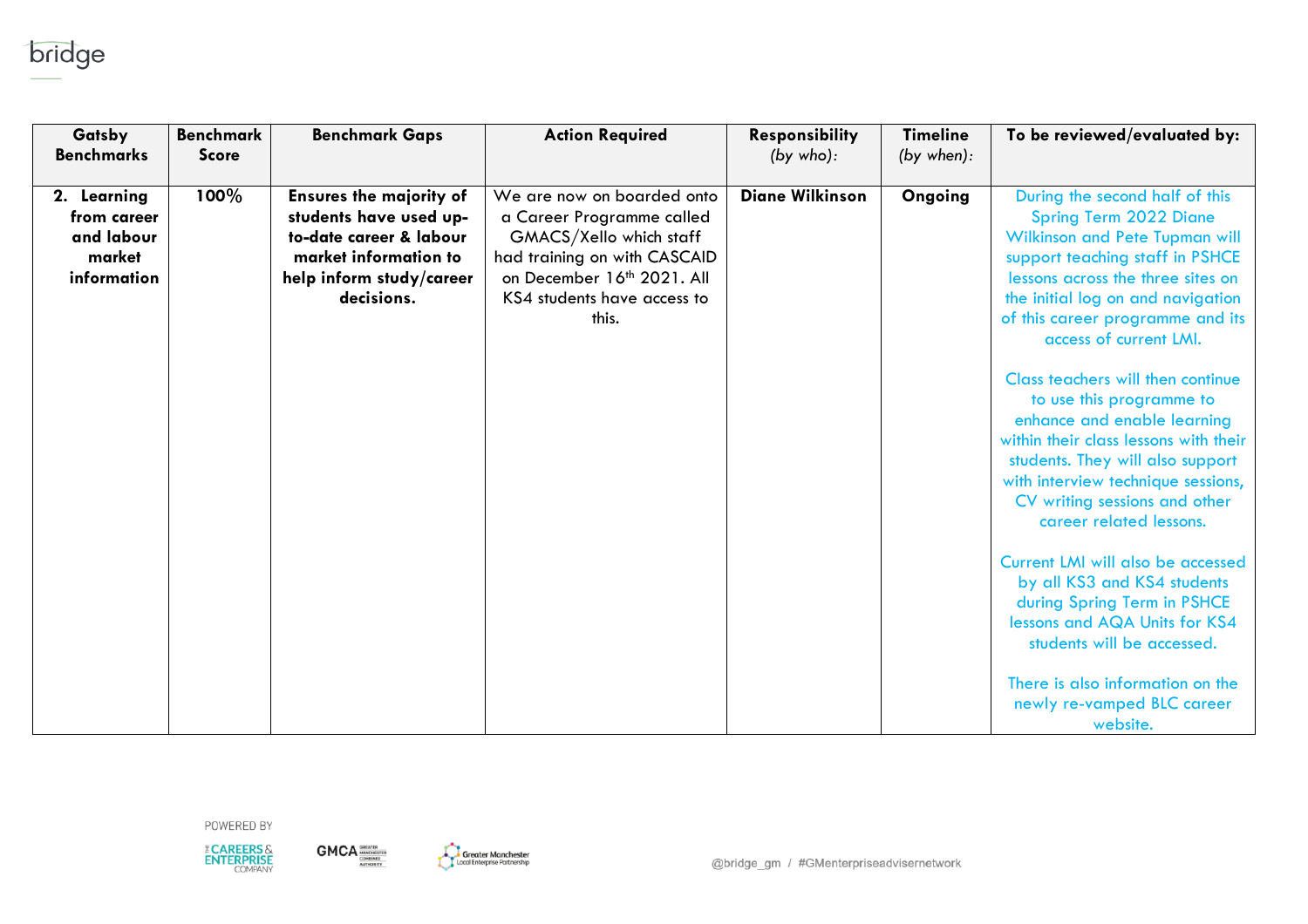

| Gatsby                                              | Benchmark    | <b>Benchmark Gaps</b>                                                                                   | <b>Action Required</b>                                                                                                                                                                               | <b>Responsibility</b>  | Timeline   | To be                                                                                                           |
|-----------------------------------------------------|--------------|---------------------------------------------------------------------------------------------------------|------------------------------------------------------------------------------------------------------------------------------------------------------------------------------------------------------|------------------------|------------|-----------------------------------------------------------------------------------------------------------------|
| <b>Benchmarks</b>                                   | <b>Score</b> |                                                                                                         |                                                                                                                                                                                                      | (by who):              | (by when): | reviewed/evaluated by:                                                                                          |
| Addressing<br>3.<br>the needs<br>of each<br>student | 100%         | <b>Enables pupils to access</b><br>accurate record about<br>their careers and<br>enterprise experiences | Year 10 and 11 have access to their<br>individual Career Progression Plans<br>and if they have an EHCP or are a LAC<br>they have access to their individual                                          | <b>Pete Tupman</b>     | Ongoing    | Year 11 students now also<br>have access to their CEIAG<br>Report which is sent home<br>with their final school |
|                                                     |              |                                                                                                         | CGI's which are completed with our<br>Career Advisor.                                                                                                                                                |                        |            | report.                                                                                                         |
|                                                     |              |                                                                                                         | Students also have access to their<br>Transition Forms which are handed over<br>to the colleges and other providers<br>with any support needs a students has<br>so that their needs are catered for. | <b>Diane Wilkinson</b> |            |                                                                                                                 |



 $\text{GMCA}^{\text{GRLATER}}_{\text{COMBMEO}}$ 

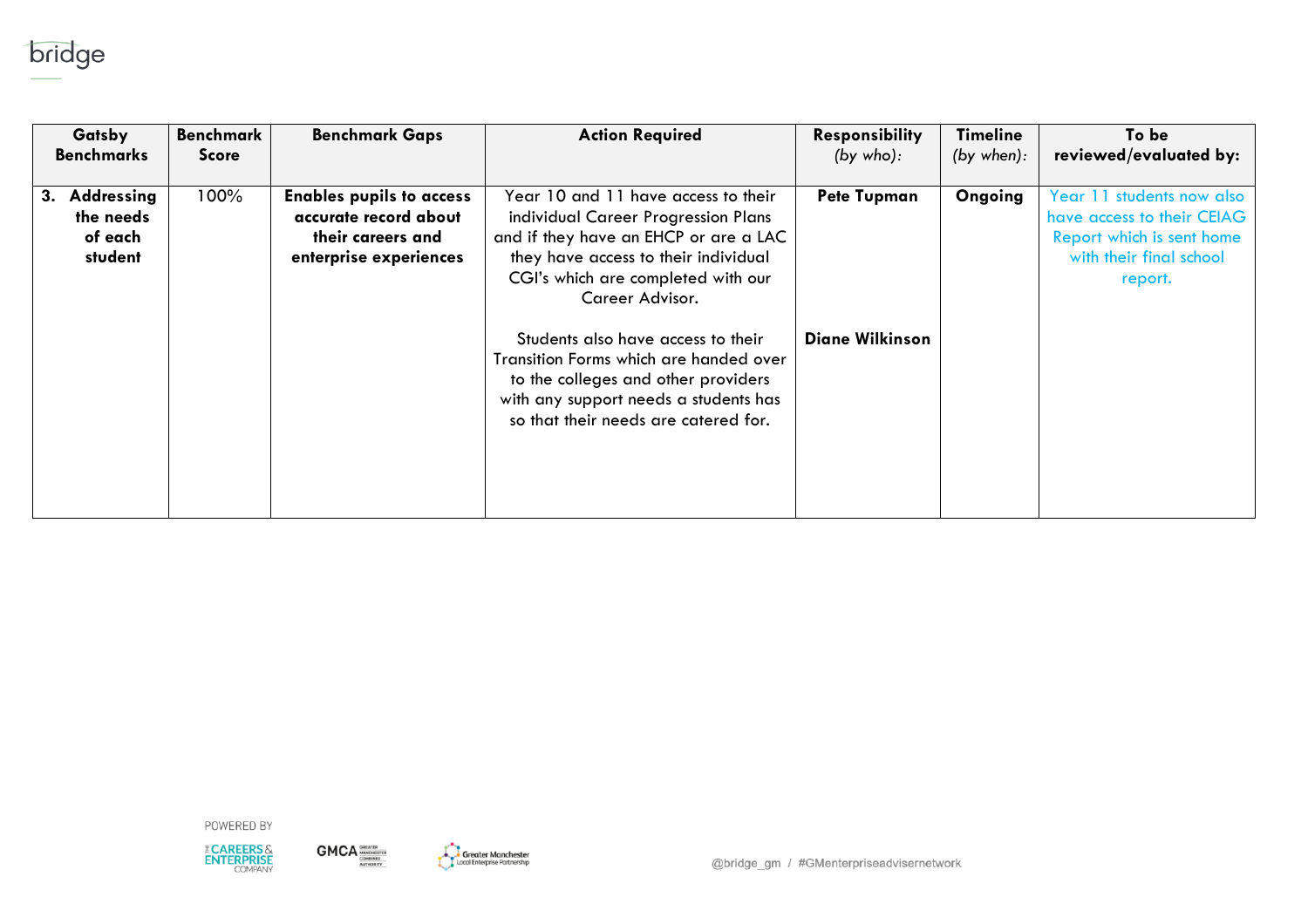

| Gatsby<br><b>Benchmarks</b>                        | <b>Benchmark</b><br><b>Score</b> | <b>Benchmark Gaps</b>                                                                                                                                                 | <b>Action Required</b>                                                                                                                                                                                                                                                 | <b>Responsibility (by</b><br>who):                                                                      | <b>Timeline</b><br>(by when): | To be<br>reviewed/evaluated by:                                                                                                                                                                                                                                                                                                                               |
|----------------------------------------------------|----------------------------------|-----------------------------------------------------------------------------------------------------------------------------------------------------------------------|------------------------------------------------------------------------------------------------------------------------------------------------------------------------------------------------------------------------------------------------------------------------|---------------------------------------------------------------------------------------------------------|-------------------------------|---------------------------------------------------------------------------------------------------------------------------------------------------------------------------------------------------------------------------------------------------------------------------------------------------------------------------------------------------------------|
| 4. Linking<br>curriculum<br>learning to<br>careers | 93%                              | All/the overwhelming<br>majority of students by<br>the time they leave<br>school, have<br>meaningfully<br>experienced career<br>learning as part of the<br>curriculum | Gatsby Benchmark QC4.1 (i) -<br>continue to develop the cross-<br>curriculum input from teaching staff<br>as we discussed at our meeting.<br>(Action from annual review of the<br>'Quality in Careers Standard' -<br>reaccreditation due next year 2021).              | Lauren Georgiou<br><b>Diane Wilkinson</b>                                                               | Ongoing                       | <b>Staff all received Gatsby</b><br>benchmark training, which<br>involved linking curriculum<br>to careers.<br>All staff have been asked<br>to include careers links<br>(Gatsby 4) in medium term<br>plans. Careers staff will<br>be invited to support in<br>careers focused lessons<br>across 3 sites in Spring<br>HT2 (now linked to PSHC                  |
|                                                    |                                  |                                                                                                                                                                       | $QC4.1$ (ii) – continue to expand the<br><b>Employability Qualification to be</b><br>developed across all the curriculum<br>and enrichment activities.<br>(Action from annual review of the<br>'Quality in Careers Standard' -<br>reaccreditation due next year 2021). | <b>PSHE Curriculum</b><br>Lead<br><b>Rhiannon Hutchins</b><br>Lauren Georgiou<br><b>Diane Wilkinson</b> | Ongoing                       | From September 2021 we<br>started taking part in a<br>New Initiative with The<br><b>Princes Trust which includes</b><br><b>Employability. Three staff</b><br>have undertaken training.<br><b>Students from both Year</b><br>10 and 11 have the<br>opportunity to access this<br>and gain the accreditation<br>of either a Certificate,<br>Award or a Diploma. |





 $GMCA$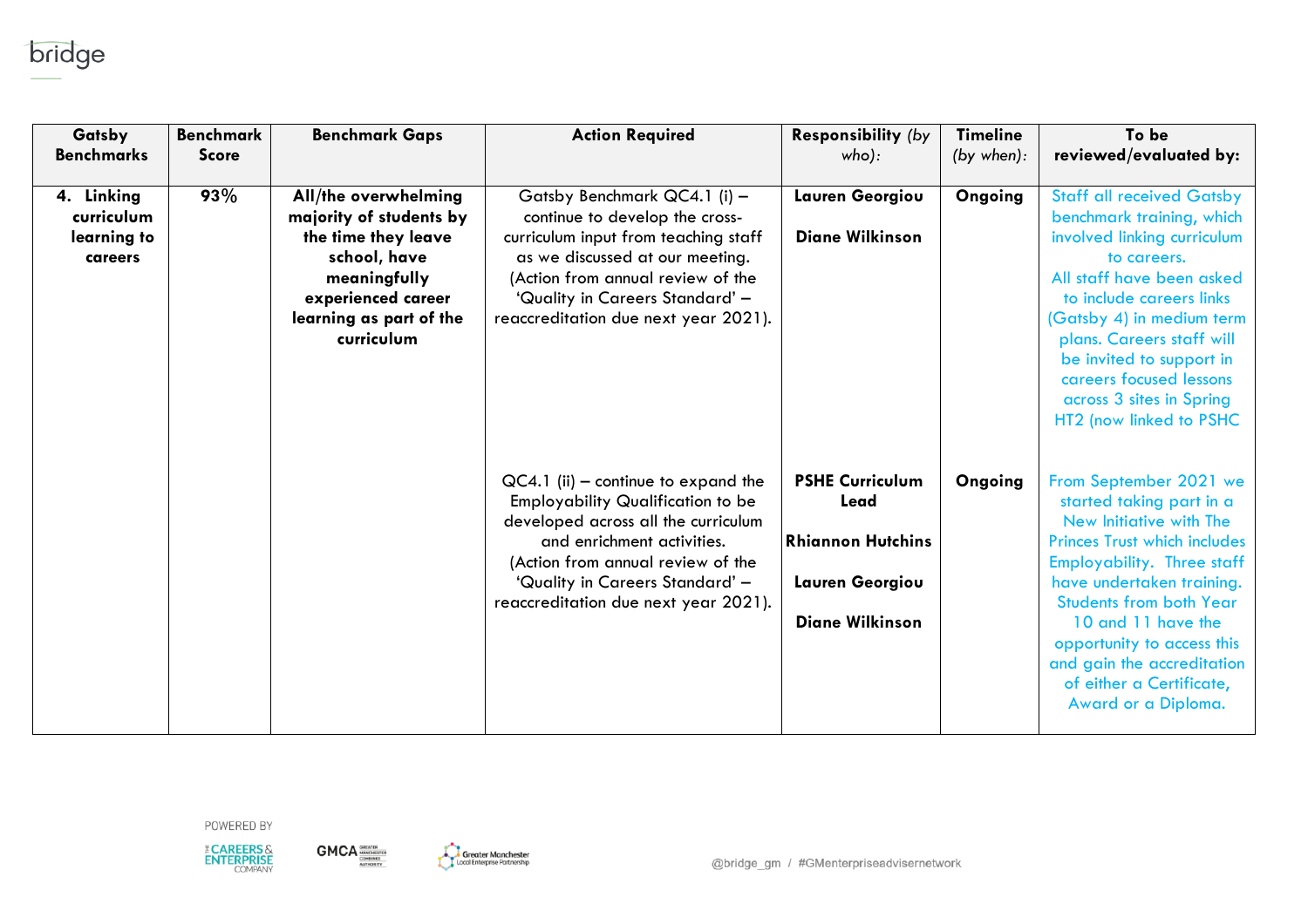

| Gatsby<br><b>Benchmarks</b> | <b>Benchmark</b><br><b>Score</b> | <b>Benchmark Gaps</b>                           | <b>Action Required</b>                                                                                                                                             | <b>Responsibility (by</b><br>who): | <b>Timeline</b><br>(by when): | To be<br>reviewed/evaluated by:                                                                       |
|-----------------------------|----------------------------------|-------------------------------------------------|--------------------------------------------------------------------------------------------------------------------------------------------------------------------|------------------------------------|-------------------------------|-------------------------------------------------------------------------------------------------------|
| 5. Encounters<br>with       | 50%                              | Have at least one<br>meaningful encounter       | Work experience in mostly year 11<br>(some $yr10$ ) – work in progress to                                                                                          | Jayne Haigh                        | ongoing                       | All face to face encounters<br>with employers stopped                                                 |
| employers<br>and            |                                  | with an employer every<br>year they are at your | have staff more involved with getting<br>pupils to workplaces.                                                                                                     | Lauren Georgiou                    |                               | during COVID 19.                                                                                      |
| employees                   |                                  | school                                          | $QC5.1$ (i) – continue to expand links                                                                                                                             | <b>Diane Wilkinson</b>             |                               | We managed to hold our<br>annual in-house Career                                                      |
|                             |                                  |                                                 | with local providers, employers and<br>networks to increase the breadth of                                                                                         | <b>Pete Tupman</b>                 |                               | Fair on Wednesday 13th<br>October 2021. At the fair                                                   |
|                             |                                  |                                                 | access opportunities.<br>(Action from annual review of the<br>'Quality in Careers Standard' -                                                                      |                                    |                               | KS4 students had access to<br>various employers.                                                      |
|                             |                                  |                                                 | reaccreditation due next year 2021).                                                                                                                               |                                    |                               | <b>Industry Work Experience</b><br>placements linked to our                                           |
|                             |                                  |                                                 | Morris Stemp our Enterprise<br>Coordinator was coming to run<br>employer engagement sessions on all                                                                |                                    |                               | vocational courses began<br>again from January 2022.                                                  |
|                             |                                  |                                                 | three sites on Thursday 8 <sup>th</sup> July 2021<br>aimed at Year 10's. This had to be<br>cancelled and will take place in the<br>second half of the Spring Term. |                                    |                               | Bespoke longer term work<br>experience placements of<br>1 day a week for 10<br>weeks also began again |
|                             |                                  |                                                 |                                                                                                                                                                    |                                    |                               | in January 2022.                                                                                      |



**GMCA COMENTER** 

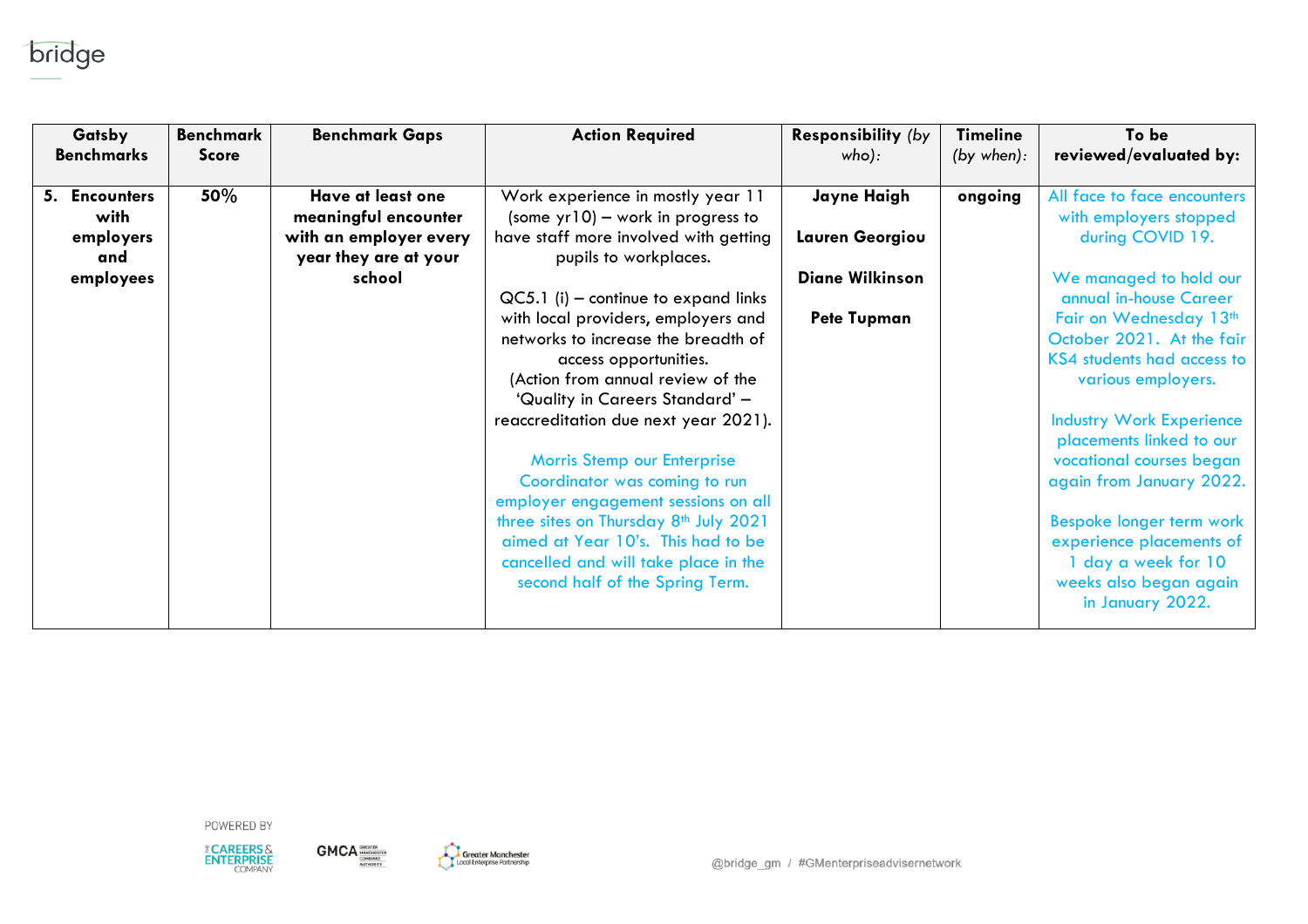

| Gatsby                             | <b>Benchmark</b> | <b>Benchmark Gaps</b>                                                          | <b>Action Required</b>                                                                                                                                                                                                                                            | <b>Responsibility</b>              | Timeline (by | To be reviewed/evaluated                                                                                                                                                                                                                                                                                                                                                                                                                                            |
|------------------------------------|------------------|--------------------------------------------------------------------------------|-------------------------------------------------------------------------------------------------------------------------------------------------------------------------------------------------------------------------------------------------------------------|------------------------------------|--------------|---------------------------------------------------------------------------------------------------------------------------------------------------------------------------------------------------------------------------------------------------------------------------------------------------------------------------------------------------------------------------------------------------------------------------------------------------------------------|
| <b>Benchmarks</b>                  | <b>Score</b>     |                                                                                |                                                                                                                                                                                                                                                                   | (by who):                          | when):       | by:                                                                                                                                                                                                                                                                                                                                                                                                                                                                 |
| 6. Experiences<br>оf<br>workplaces | 50%              | Have had a meaningful<br>experience of a<br>workplace by the end of<br>year 11 | GB6.1 - this has been affected<br>by COVID 19 and we discussed<br>your ideas to facilitate this<br>including involving all school<br>staff.<br>(Action from annual review of the<br>'Quality in Careers Standard' -<br>reaccreditation due next year<br>$2021$ ). | Jayne Haigh<br><b>Nicola Sweet</b> | Ongoing      | After liaison with Jayne Haigh<br>our Vocational Lead bespoke<br>packages of work experience<br>placements are ongoing as<br>and when opportunities arise.<br><b>Cancelled again during</b><br>second lockdown.<br><b>Industry Work Experience</b><br>placements linked to our<br>vocational courses began<br>again from January 2022.<br>Bespoke longer term work<br>experience placements of 1<br>day a week for 10 weeks<br>also began again in January<br>2022. |



 $\text{GMCA}^{\text{GRLATER}}_{\text{COMBMEO}}$ 

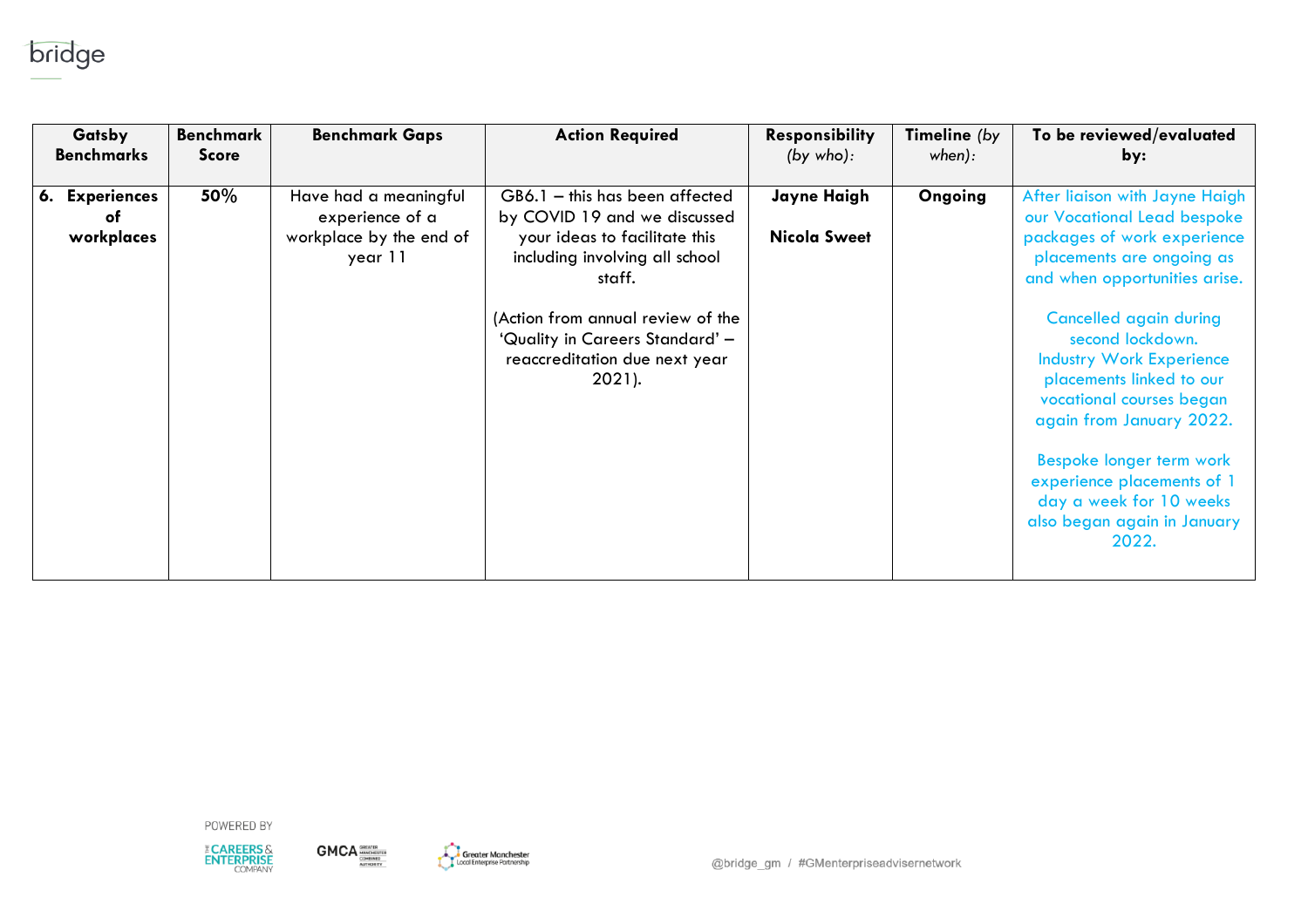

| Gatsby                                                             | <b>Benchmark</b> | <b>Benchmark Gaps</b>                                                                                                                                                                                            | <b>Action Required</b>                                                                                                                                                                                                                                                                                                         | <b>Responsibility</b>                                           | Timeline (by | To be                                                                                                                                                                                                                                                                                                                                                                                                          |
|--------------------------------------------------------------------|------------------|------------------------------------------------------------------------------------------------------------------------------------------------------------------------------------------------------------------|--------------------------------------------------------------------------------------------------------------------------------------------------------------------------------------------------------------------------------------------------------------------------------------------------------------------------------|-----------------------------------------------------------------|--------------|----------------------------------------------------------------------------------------------------------------------------------------------------------------------------------------------------------------------------------------------------------------------------------------------------------------------------------------------------------------------------------------------------------------|
| <b>Benchmarks</b>                                                  | <b>Score</b>     |                                                                                                                                                                                                                  |                                                                                                                                                                                                                                                                                                                                | (by who):                                                       | when):       | reviewed/evaluated by:                                                                                                                                                                                                                                                                                                                                                                                         |
| <b>Encounters</b><br>7.<br>with further<br>and higher<br>education | 93%              | Have had meaningful<br>encounters with sixth<br>form colleges                                                                                                                                                    | $QC7.1$ (i) – we talked about how<br>you are going to build on the<br>number of employers that you<br>have links with and further<br>develop the role of the ones that<br>you currently have links with.<br>(Action from annual review of the<br>'Quality in Careers Standard' -<br>reaccreditation due next year<br>$2021$ ). | Lauren Georgiou<br><b>Pete Tupman</b><br><b>Diane Wilkinson</b> | Ongoing      | All face to face encounters<br>with further and higher<br>education providers were<br>suspended during COVID<br>19.                                                                                                                                                                                                                                                                                            |
|                                                                    |                  | Have been provided<br>with information about<br>the full range of<br>apprenticeships,<br>including higher level<br>apprenticeship<br>Have had meaningful<br>encounters with Higher<br><b>Education Providers</b> | Now in the Spring Term of 2022.                                                                                                                                                                                                                                                                                                |                                                                 | Ongoing      | On Wednesday 13th<br>October 2021 we held<br>our first annual in-house<br><b>Career Fair after they</b><br>were suspended for two<br>years. KS4 students had<br>access to colleges, sixth<br>form colleges, training<br>providers and<br>traineeship/apprenticeship<br>providers.<br>On 14th February 2022,<br>16th February 2022, 17th<br><b>February Apprenticeship</b><br><b>Presentation sessions have</b> |
|                                                                    |                  |                                                                                                                                                                                                                  |                                                                                                                                                                                                                                                                                                                                |                                                                 |              | been set up virtually for<br>all KS4 students across all<br>three sites                                                                                                                                                                                                                                                                                                                                        |